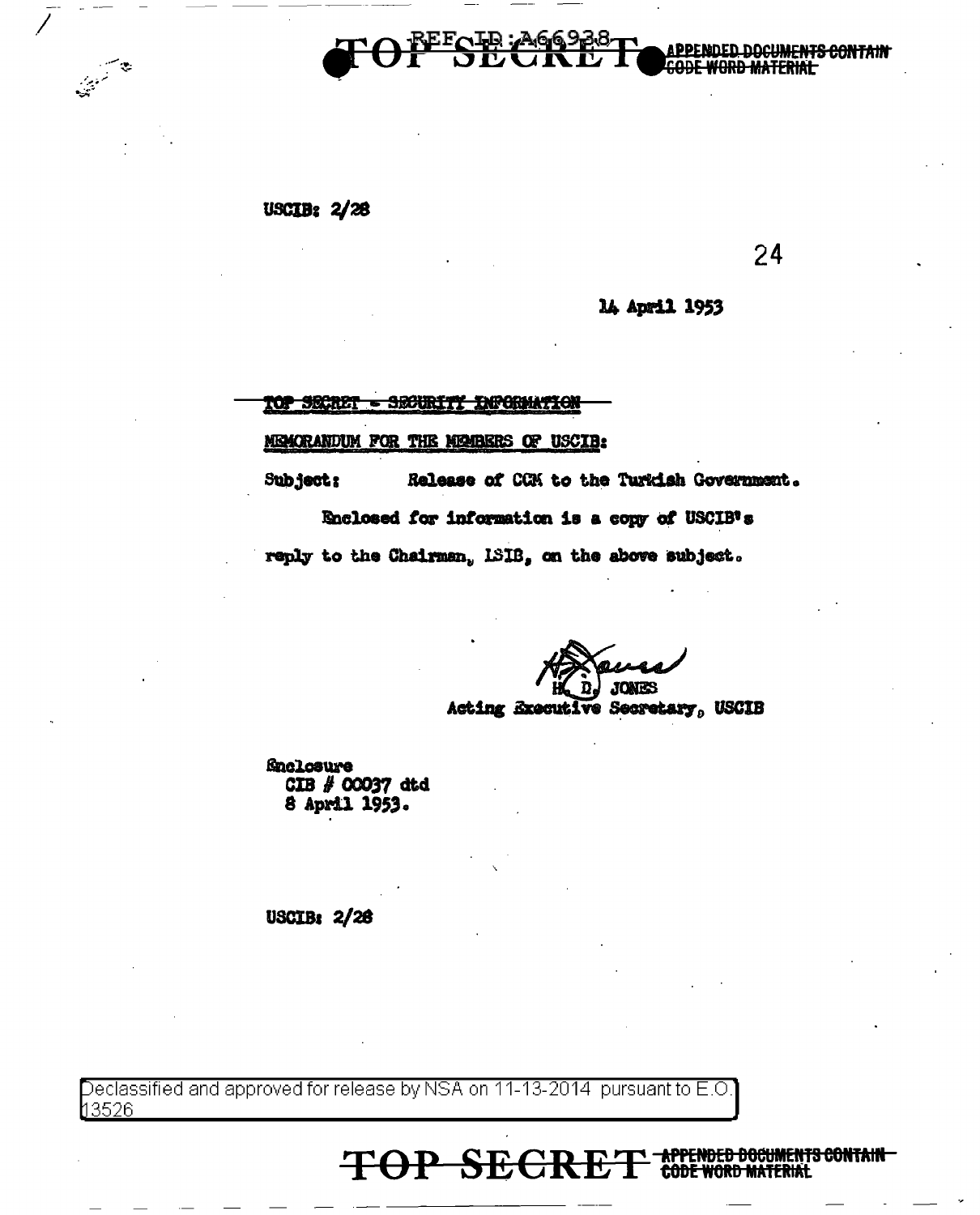CENTRAL INTELLIGENCE AGENCY

**WASHINGTON 25, D. C.** 

## OFFICE OF THE DIRECTOR

 $CIB$ 00037

> **APR** 8 1953

TOP SECRET CANOE - SECURITY INFORMATION

## MEMORANDUM FOR THE CHAIRMAN, LONDON SIGNAL INTELLIGENCE BOARD

**SUBJECT:** Release of CCM to Turkish Government

1. Reference is made to your memorandum of 8 December 1952 respecting the release to the Turkish Government of CCM equipments for diplomatic communications (ISIB/317/52).

2. USCIB is pleased to learn that ISIB concurs in USCIB's decision to release the CCM to the Turkish Government. In this respect, it is pertinent to note that USCIB would not have taken this decision as it did but for the knowledge that ISIB had received adequate notice of the Turkish intentions. Despite this, however, it is regretted that LSIB was not directly informed of this matter before the USCIB decision was made. It is believed that the combination of circumstances attending these negotiations. as described below, may be informative and helpful in understanding the lack of official prior notice to LSIB.

3. On 25 April 1952, informal notification was received from the Director, GCHQ, via the British Liaison Officer in Washington, that "the Foreign Office have been informed by a member of the Turkish diplomatic staff that 50 cypher machines are being bought from the U.S.A." The British Liaison Officer advised that the Director, GCHQ, "would like to know, if possible, whether the Turkish statement is correct and if so what type of machine it is intended to supply."

5. The matter was placed before USCIB in July 1952. In weighing the advisability of aiding the Turks. USCIB gave careful consideration In view of prolonged U.S.-U.K.

> PL 86-36/50 USC 3605 EO  $3.3(h)(2)$

<del>'OP SECRET CANOE</del>

NATIONAL SECURITY AGENCY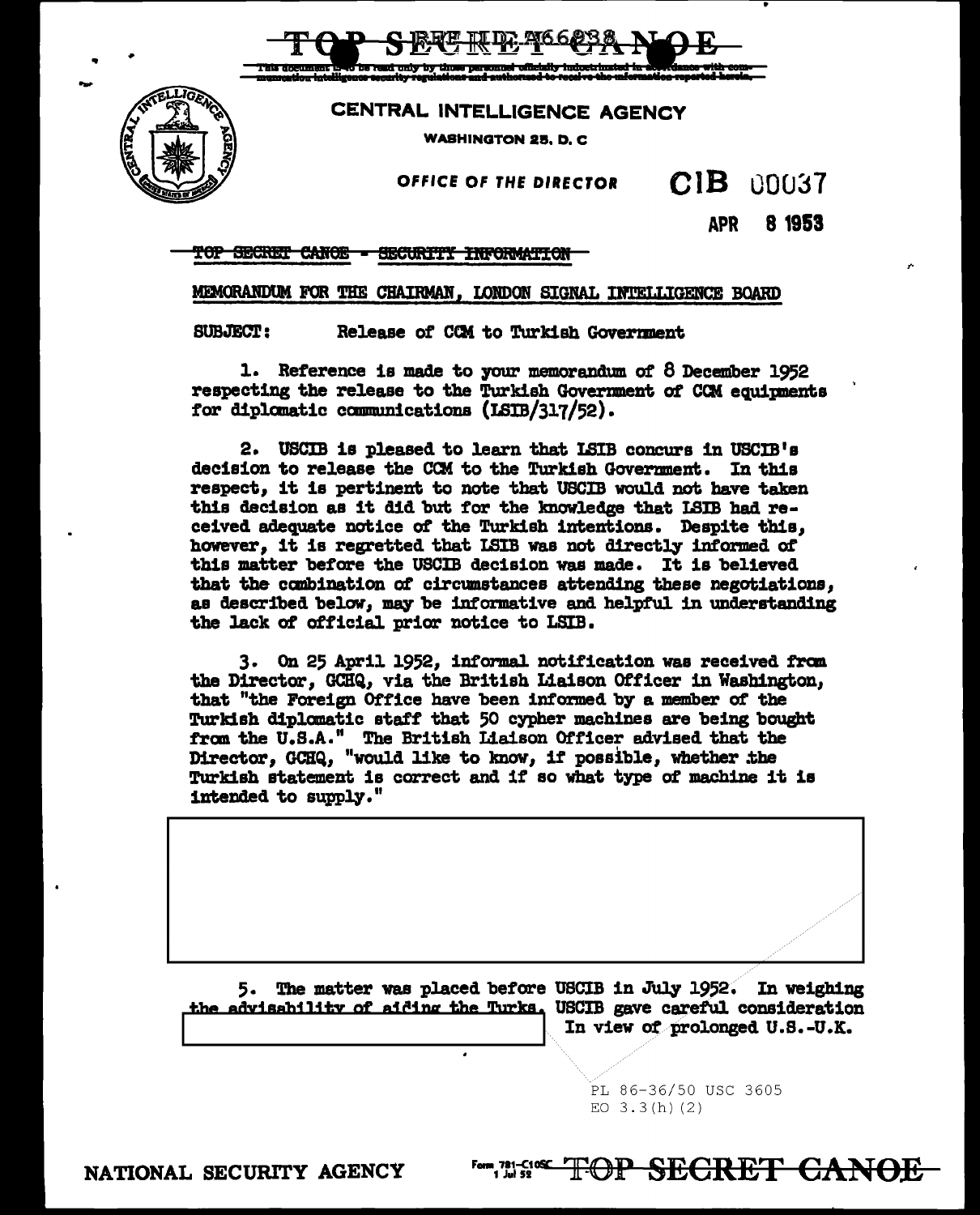| д<br>מה <i>מוח</i> ש ה<br>$\boldsymbol{\nu}$ by<br>This document was be read only by those personnel officially inductrinated in 2007 (inner with comp<br>munication intulligence socurity regulations and authorized to receive the unformation reported herein. |                                      |
|-------------------------------------------------------------------------------------------------------------------------------------------------------------------------------------------------------------------------------------------------------------------|--------------------------------------|
| SECRET CANOE<br><b>SECURTTY</b><br><b>INFORMATION</b><br><del>rof</del><br>$\overline{\phantom{a}}$                                                                                                                                                               | EO 3.3(h)(2)<br>PL 86-36/50 USC 3605 |
| discussions on this general problem in the past, USCIB felt that the                                                                                                                                                                                              |                                      |
|                                                                                                                                                                                                                                                                   |                                      |

CREE DUCASSES NOT

TAD

6. Based upon these considerations, a decision was finally made by USCIB in favor of assisting the Turks, and ISIB was advised of U.S. intentions in advance of any definite commitment to the Turks. In fact, the machines requested by them have not yet been provided nor has any other technical assistance been cupplied.

7. With respect to your inquiry concerning "technical assistance" as an alternate or supplement," the latter refers to changeable elements, instructions for operation, security regulations, etc., and even the possibility of providing keys and of wiring rotors. The former refers in particular to a paper and pencil cryptographic system as a substitute for a cipher machine. However, a suggestion that such a system might be used met with no interest on the part of the Turkish representative.

8. It is believed that neither the Turkish request nor the limited amount of crypto-equipment that we have offered will be sufficient to ensure safeguards aginst the use of other insecure Turkish systems. USCIB recommends, therefore, that this be considered as a separate problem which will have to be discussed between USCIB and LSIB once the effects of the provision of the CCM can be assessed.

9. **USCIB** 

<sup>1</sup> Form 781–C10SC<br>1 Jul 52

OP SECRET CANOE